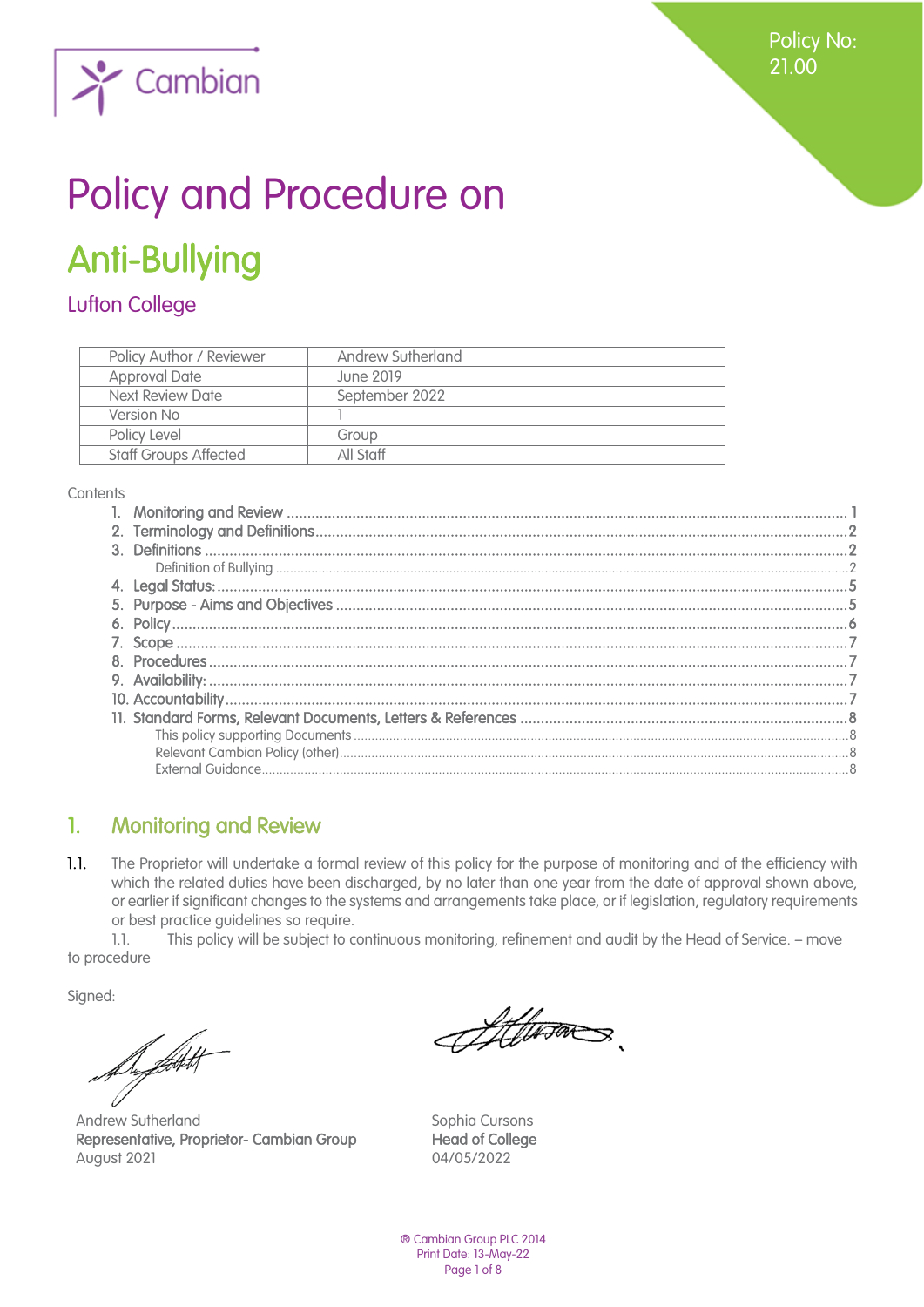

# <span id="page-1-0"></span>2. Terminology and Definitions

 $2.1.$ Our aim is to use consistent terminology throughout this policy and all supporting documentation as follows:

| 'Establishment' or 'Location | this is a generic term which means the Children's<br>Home/school/college. Lufton College is a college.                                                                                                           |  |
|------------------------------|------------------------------------------------------------------------------------------------------------------------------------------------------------------------------------------------------------------|--|
| <b>Individual</b>            | means any child or young person under the age of 18 or young<br>adult between the ages of 18 and 25. At Lufton College we have<br>young people attending and/or residing between the ages of 16<br>and 25 years. |  |
| <b>Service Head</b>          | This is the senior person with overall responsibility for the<br>college. At Lufton College this is the Head of College &<br>Registered Manager who is Sophia Cursons.                                           |  |
| <b>Key Worker</b>            | Members of staff that have special responsibility for Individuals<br>residing at or attending the Establishment.                                                                                                 |  |
| Parent, Carer, Guardian      | means parent or person with Parental Responsibility                                                                                                                                                              |  |
| <b>Regulatory Authority</b>  | Regulatory Authority is the generic term used in this policy to<br>describe the independent regulatory body responsible for<br>inspecting and regulating services. At Lufton College this is<br>Ofsted & CQC.    |  |
| <b>Social Worker</b>         | This means the worker allocated to the child/family. If there is no<br>allocated worker, the Duty Social Worker or Team Manager is<br>responsible.                                                               |  |
| <b>Placing Authority</b>     | Placing Authority means the local authority/agency responsible<br>for placing the child or commissioning the service                                                                                             |  |
| Staff                        | Means full or part-time employees of Cambian, agency workers,<br>bank workers, contract workers and volunteers.                                                                                                  |  |

### <span id="page-1-1"></span>3. Definitions

#### <span id="page-1-2"></span>Definition of Bullying

 $3.1.$ Bullying is an interaction between an individual or group of people with a more powerful individual or group which is perceived or intended to cause hurt, pain, suffering, humiliation or degradation.

2022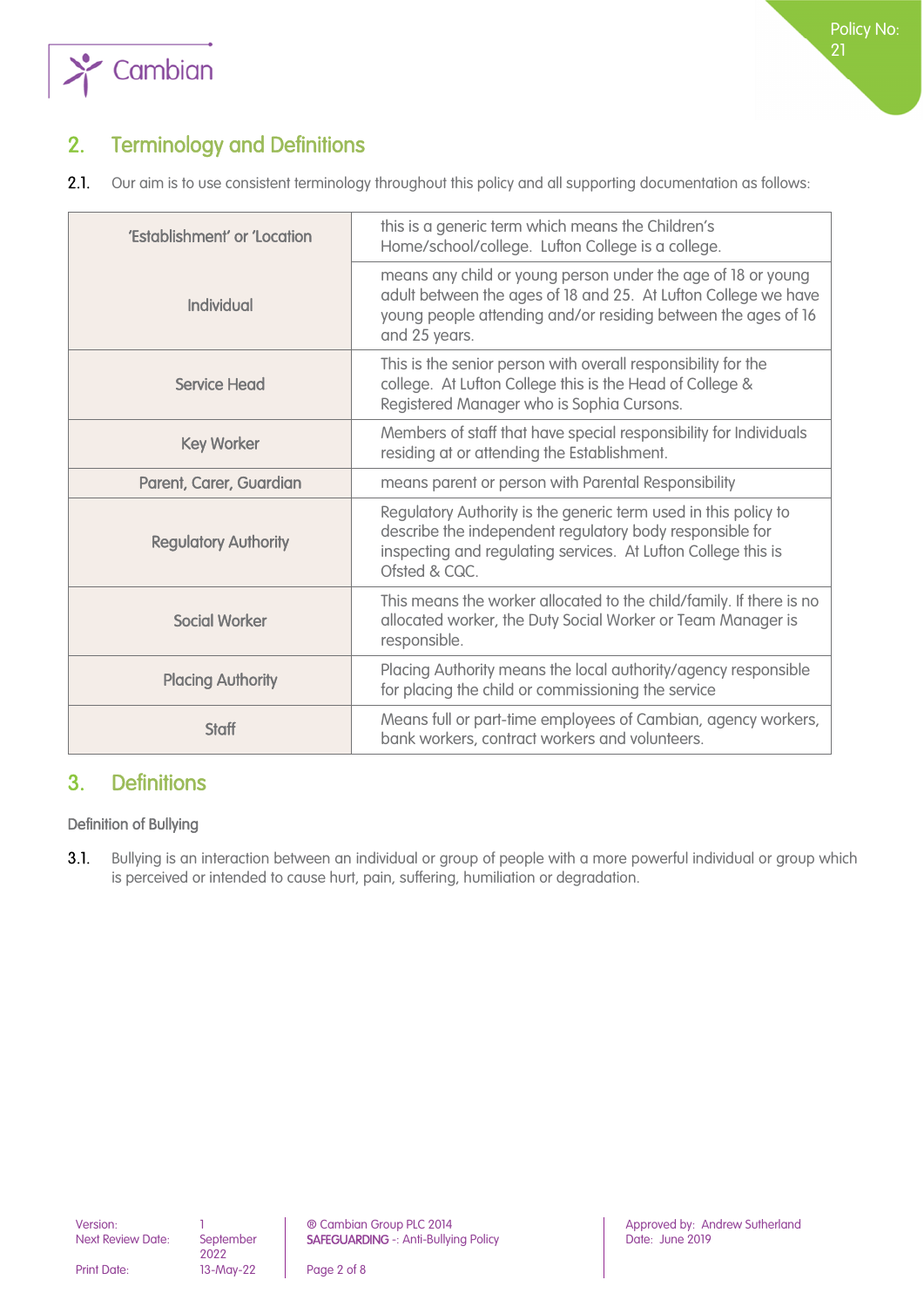

- $3.2.$ Bullying can be defined as a deliberate, unprovoked and a repeated (over time) action to intentionally humiliate, threaten, frighten or hurt an individual or group physically or emotionally. It is often motivated by prejudice against particular groups, for example, on grounds of race, religion and belief, culture, sex, gender, homophobia, special educational needs and disability (as defined in the Equality Act 2010), or because a child is adopted or is a carer. It may occur directly or through cyber-technology such as social websites, mobile phones, text messages, photographs and email. Bullying can occur through several types of anti-social behaviour. A feature of bullying in schools is that its existence is not always immediately known or suspected by those in authority. The school recognises the seriousness of both physical and emotional bullying in causing psychological damage and even suicide. Although bullying in itself is not a specific criminal act in the UK, some types of harassing or threatening behaviour or communications could be a criminal offence; for example, under the Protection from Harassment Act 1997, the Malicious Communications Act 1988, the Communications Act 2003 and the Public Order Act 1986. If our staff consider that an offence may have been committed, we will seek assistance from the police. As part of our Behaviour Policy insert name of school believes that all children and adults have the right to live in a supportive, caring environment in which pupils feel safe and free from bullying and harassment that may include cyber-bullying and prejudice-based bullying related to special educational need, sexual orientation, sex, race, religion and belief, gender reassignment or disability (as defined in the Equality Act 2010), and the use of discriminatory language.
- **3.3.** Bullying can be direct or indirect:
	- 3.3.1. Direct forms include physical violence or threats; verbal assaults and taunts; the destruction of property; extortion and unwanted sexual interest or contact. Examples of indirect forms of bullying include ignoring and withdrawal of friendships; excluding and isolating young people; malicious gossip; offensive and threatening texting; spreading rumours and abusive or offensive graffiti. Bullying may also include being forced to become involved in criminal or anti-social behaviour.
	- 3.3.2. Emotional (indirect bullying) including isolation of others by a refusal to co-operate with them and exclusion being unfriendly, excluding, tormenting (e.g. hiding books, threatening gestures), deliberately excluding from social groups or an activity by refusal to sit next to/ talk to/ work/ co-operate with others and refusal to follow staff instructions to do the above, or malicious rumours, e-mails or text messages, and also exclusion from play/discussions etc. with those whom they believe to be their friends.
	- 3.3.3. Physical harm or its threat including the abuse of personal property jostling, serious fighting, pushing, kicking, hitting, taking or hiding belongings, punching or any use of violence; deliberately destroying or damaging work or possessions or removing personal property, use of weapons/threatening use of weapon (or any object which could be used as a weapon), intimidation through physical gestures and actions.
	- 3.3.4. Cyber not occurring face to face but rather through electronic means including, but not limited to, social networking sites, internet and intranet sites, email, instant messaging, by mobile phone including through text messages and phone calls, photographs both real and manipulated and so on.
		- Increasingly, bullying is happening through new technology. This can involve sending inappropriate or hurtful text messages, emails or instant messages, posting malicious material online (e.g. on social networking websites) or sending or posting offensive or degrading images and videos. 'Cyberbullying' as it is often called, night take the form of 'real world' bullying being played out online. Situations may be deliberately engineered in order to photograph someone in a humiliating way and circulate this online. It can be particularly insidious because of the potential to follow children wherever they are, including in the home.
		- "Cyber-bullying is an aggressive, intentional act carried out by a group or individual, using electronic forms of contact, repeatedly over time against a victim who cannot easily defend him or herself." We recognise that the advent of cyber-bullying adds a new and worrying dimension to the problem of bullying as there no safe haven for the person being bullied. Unlike other forms of bullying, cyber-bullying can follow children and young people into their private spaces and outside school hours. Cyber-bullies can communicate their messages to a wide audience with remarkable speed, and can often remain unidentifiable and unseen. ICT may be used to send threatening pictures or messages to others.
		- Seven categories of cyber-bullying have been identified:
			- Text message bullying involves sending unwelcome texts that are threatening or cause discomfort;

| Version:                 |                   | ® Cambian Group PLC 2014                  |
|--------------------------|-------------------|-------------------------------------------|
| <b>Next Review Date:</b> | September<br>2022 | <b>SAFEGUARDING -: Anti-Bullying Poli</b> |
| <b>Print Date:</b>       | 13-May-22         | Page 3 of 8                               |

Approved by: Andrew Sutherland Safeguarding - Anti-Bullying Date: June 2019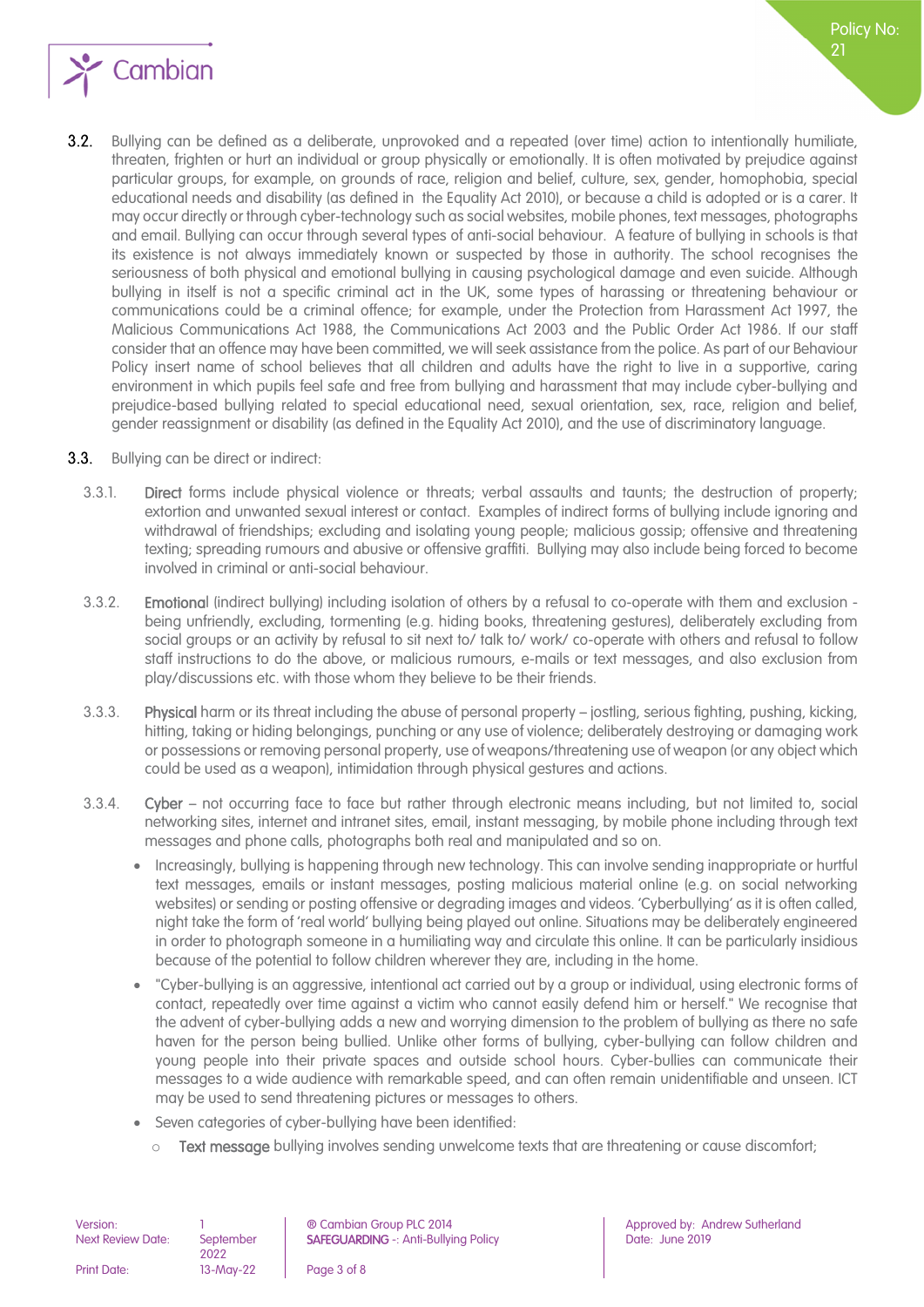

- o Picture/video-clip bullying via mobile phone cameras is used to make the person being bullied feel threatened or embarrassed, with images usually sent to other people. 'Happy slapping' involves filming and sharing physical attacks;
- o Phone call bullying via mobile phone uses silent calls or abusive messages. Sometimes the bullied person's phone is stolen and used to harass others, who then think the phone owner is responsible. As with all mobile phone bullying, the perpetrators often disguise their numbers, sometimes using someone else's phone to avoid being identified;
- Email bullying uses email to send bullying or threatening messages, often using a pseudonym for anonymity or using someone else's name to pin the blame on them.
- o **Online grooming**, Chat room and Social Networking Site abuse involves sending menacing or upsetting responses to children or young people.
- o Bullying through instant messaging (IM) is an Internet-based form of bullying where children and young people are sent unpleasant messages as they conduct real-time conversations online;
- o Bullying via websites includes the use of defamatory blogs (web logs), personal websites and online personal polling sites. There has also been a significant increase in social networking sites for young people, which can provide new opportunities for cyber-bullying.
- Because of the anonymity that new communications technologies offer, anyone with a mobile phone or Internet connection can be a target for cyber-bullying. Furthermore, bullies can reach much larger numbers within a peer group than they can with conventional bullying. Vindictive comments posted on a website, for instance, can be seen by a large audience, as can video clips sent by mobile phone. Most cyber-bullying is done by children of the same age. Although it leaves no visible scars, cyber-bullying of all types can be extremely destructive. Research has found that:
	- o Between a fifth and a quarter of children have been cyber-bullied at least once over the previous few months;
	- o Phone calls, text messages and email are the most common forms of cyber-bullying;
	- o There is more cyber-bullying outside school than in;
	- $\circ$  Girls are more likely than boys to be involved in cyber-bullying in school, usually by phone;
	- o For boys, text messaging is the most usual form of cyber-bullying, followed by picture/video clip or website bullying;
	- o Picture/video clip and phone call bullying are perceived as the most harmful forms of cyber-bullying;
	- o Website and text bullying are equated in impact to other forms of bullying;
	- o Around a third of those being cyber-bullied tell no one about the bullying.
- 3.4. Cambian Children's Services takes all form of bullying seriously and is particularly concerned to take action in relation to incidents which include racist, sexist, disability or homophobic elements. In these cases such issues will be specifically addressed with the bully (and his / her parent / carer / staff as appropriate) in the course of incident management.
	- Racist Bullying directed at individuals of a certain race, culture, ethnicity, language, faith, community, national origin or national status. The distinctive feature of racist bullying is that the victim is attacked not as an individual but as the representative of a family, community or group. This is an area where schools are required to keep statistics about incidents.
	- Cultural focusing on and/or playing off perceived cultural differences or similar. Sexist covers a wide range of behaviour from name calling to physical sexual assault. It is the use of sexual language or negative stereotyping on the basis of gender. Sexual - is unwanted or inappropriate physical contact or sexual innuendo.
	- Homophobic This is bullying which is directed towards people who are openly gay, bisexual, are perceived as gay, or show characteristics. Heterosexual young people subject to homophobic bullying are less reluctant to report it as this may enforce the stereotypical way that they are already viewed by others so sensitivity and positive support is required for victims.

Print Date: 13-May-22 Page 4 of 8

Version: 1 **1** © Cambian Group PLC 2014 **Approved by: Andrew Sutherland** 

Policy No: 21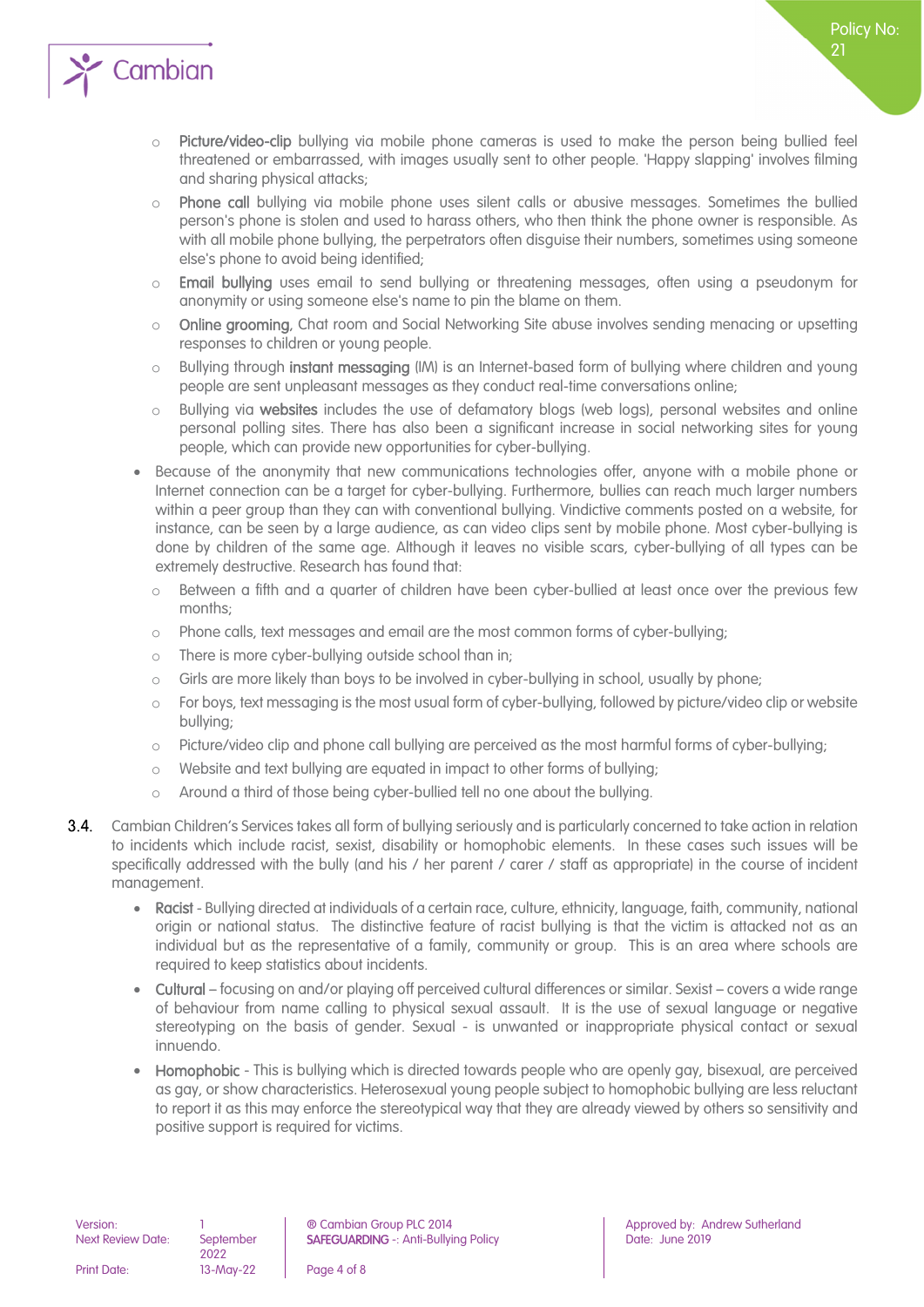

- **3.5.** Verbal Name-calling, sarcasm, spreading rumours, making snide comments, teasing, humiliating others, threatening others, inciting others to humiliate and threaten others.
- $3.6.$ Written – Spreading rumours, writing or printing unkind or malicious on paper.

#### <span id="page-4-0"></span>4. Legal Status:

- Complies with Part 3, paragraph 10 of The Education (Independent School Standards Compliance Record) (England) 4.1. (Amendment) Regulations.
- $4.2.$ Cambian Group complies with legislation / regulations and requirements under the Quality Standards 2015 Social Care, England Children and Young Persons, England The Children's Homes (England) Regulations 2015. The Health and Social Care Act 2008 (Regulated Activities) Regulations 2015. Care Home (Wales) Regulation 2002
- $4.3.$  Preventing and Tackling Bullying: Advice for Headteacher, staff and governing bodies: DfE Guidance (October 2014): and the relevant aspects of Safe to Learn, embedding anti-bullying work in schools. Supporting children and young people who are bullied: advice for schools: DfE Guidance (March 2014). Cyberbullying: advice for Headteacher and school staff: (November 2014). Advice for parents and carers on cyberbullying: (November 2014) along with having regard for the guidance set out in the DfE (Don't Suffer in Silence booklet).
- $4.4.$ Has regard to the Equality Act 2010 and the Public Sector Equality Duty.

#### <span id="page-4-1"></span>5. Purpose - Aims and Objectives

- $5.1.$ To seek to create a culture in which bullying of any kind is not accepted by anyone.
- $5.2.$ To enable all staff to understand what constitutes bullying.
- $5.3.$ We make it clear to Individuals, staff and parents that bullying is completely unacceptable. We strongly believe, as part of our behaviour policy, that Individuals have the right to study in a safe, supportive and secure environment, free from physical threats, verbal taunts and any form of harassment. Incidents of bullying threaten this and cause enormous stress to victims. We are therefore strongly committed to the avoidance of bullying in all its forms.
- $5.4.$ To provide a clear framework for dealing with incidents of bullying, ensuring that bullies are dealt with swiftly and firmly. Our straightforward procedures make it easy to report bullying, including cyber bullying and bullying outside of school. Therefore if bullying does occur, Individuals should be able to tell, and know that incidents will be dealt with promptly and effectively.
- $5.5.$ For all staff to be vigilant in recognising if bullying is taking place, and deal with it thoroughly and with sensitivity. Our aim is to promote positive relationships amongst all and to develop a culture in which individuals are listened to and their concerns taken seriously.
- $5.6.$ We believe that the principle means of prevention is through the maintenance of conditions where bullying is less likely to flourish and is more easily detected. All Individuals are known to us personally and it is therefore easier for us to detect signs of possible distress. Moreover, we feel that it is important that they have free and informal access to the Head of Service and other staff. This can be seen in the procedures we adopt. However, a formal anti-bullying policy is of utmost importance. We aim to promote a transparency in human relationships so that children and young people, by default, are held to account for the feelings they may evoke in others.
- $5.7.$ This policy applies to all activities both on and away from the location.

Policy No:

21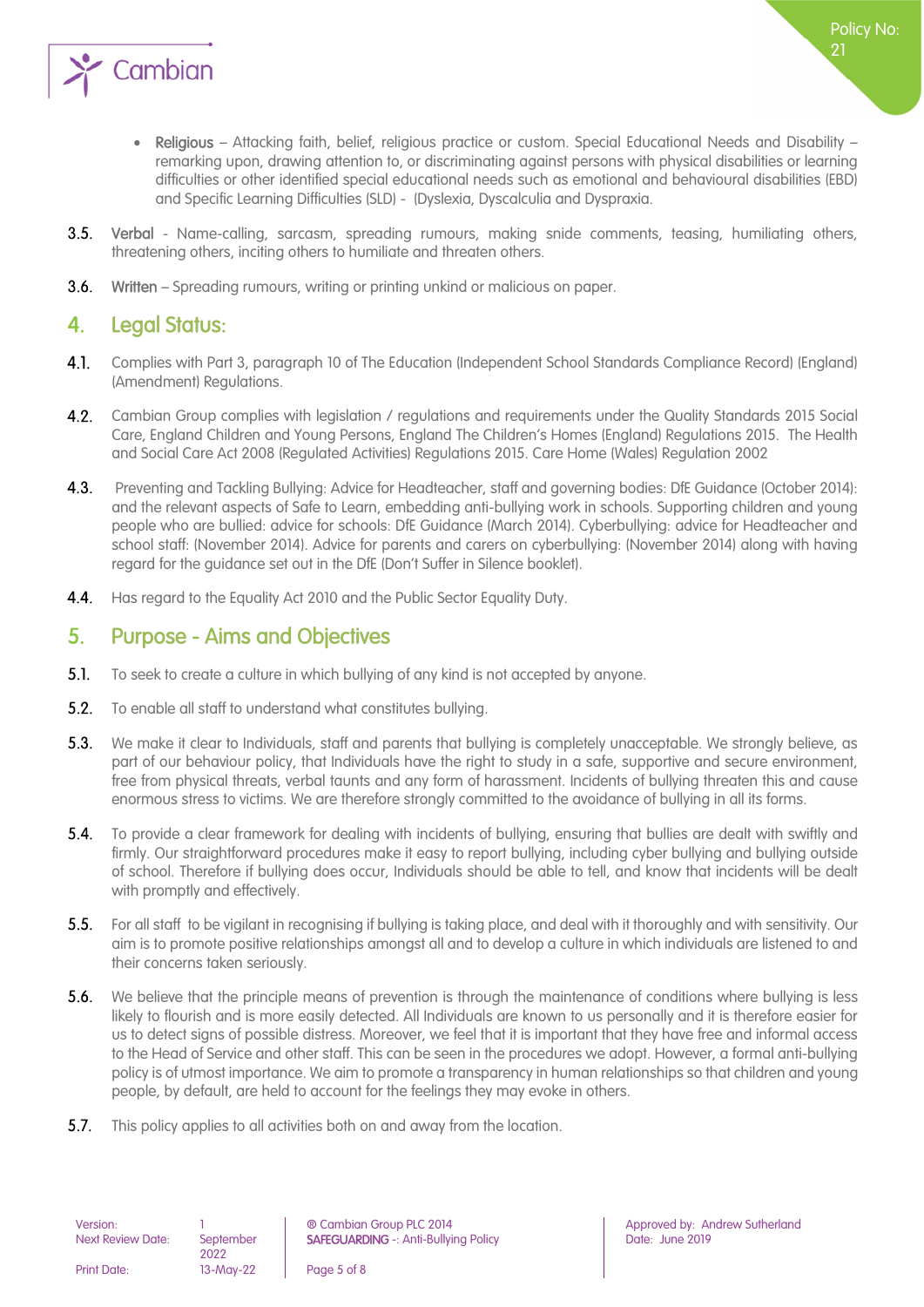

- $5.8.$ In the event of bullying taking place among the staff, the Head of Service should be informed and appropriate decisions made with possible reference to the relevant Employment Policies and Procedures. Accusations of bullying of an Individual by members of staff will be investigated thoroughly.
- $5.9.$ Members of staff to whom disclosures are made should initiate the following procedures themselves and/or consult with the relevant staff as appropriate. All disclosures, whether from an Individual, a parent, a member of staff or a volunteer should be taken seriously and treated with sensitivity. The victim(s) should be made aware that their safety is considered to be of paramount importance.

#### <span id="page-5-0"></span>6. Policy

- $6.1.$ To proactively work to prevent and eliminate any form of bullying by:
	- 6.1.1. promoting good behaviour and positive relationships based on mutual respect. making pupils fully aware of the school's policy through, for example, a list of expectations;
	- 6.1.2. ensuring pupils understand that if they have been bullied or have witnessed bullying, they should tell a member of staff, their parents or any helpful adult or friend;
	- 6.1.3. promoting anti-bullying using educational elements such as our scheme for Personal, Social, Health, Economic education (PSHE)education assemblies, circle time, projects, drama, stories, literature, with discussion of differences between people and the importance of avoiding prejudice based language;
	- 6.1.4. developing Social and Emotional Aspects of Learning (SEAL) throughout insert name of school and the curriculum;
	- 6.1.5. informing parents by various means of the school's anti-bullying policy whilst encouraging them to support it;
	- 6.1.6. providing counselling and help for victims of bullies and for bullies themselves ;
	- 6.1.7. imposing reasonable, proportionate and consistent sanctions as and when necessary;
	- 6.1.8. developing initiatives to raise awareness of the negative impact of bullying by any member of our community such as an anti-bullying assembly and peer mentoring;
	- 6.1.9. familiarising all staff with the anti-bullying policy through In-Service training and Professional Development to ensure it is applied consistently and fairly and by showing respect for all, that they act as good role models for Individuals.
- $6.2.$ For all Cambian Children's Services staff / carers to address issues of bullying in a consistent manner
- $6.3.$ To make young people, parents / carers and staff aware of what steps to take when an incident of bullying has occurred.
- $6.4.$ To demonstrate to bullies that their behaviour is unacceptable and to reassure victims that action will be taken to keep them safe, which includes strategies to address bullies' problematic behaviour in a fair, firm, non-oppressive manner and to provide them with support to enable them to change their behaviour.
- $6.5.$ To clarify issues of responsibility for responding to incidents of bullying and to emphasise to staff, young people, parents and other interested parties the company's 'zero tolerance' attitudes towards bullying behaviour.
- 6.6. To eliminate intimidating behaviour and promote an ethos in which each young person is safe and able to realise their full potential.
- $6.7.$ To reassure parents / carers and placing social workers that the company takes the issue of bullying seriously and will take the necessary action to minimise its impact on the young people who live and are educated there in.
- $6.8.$ To ensure records are kept to evaluate the effectiveness of the approach or to enable patterns to be identified.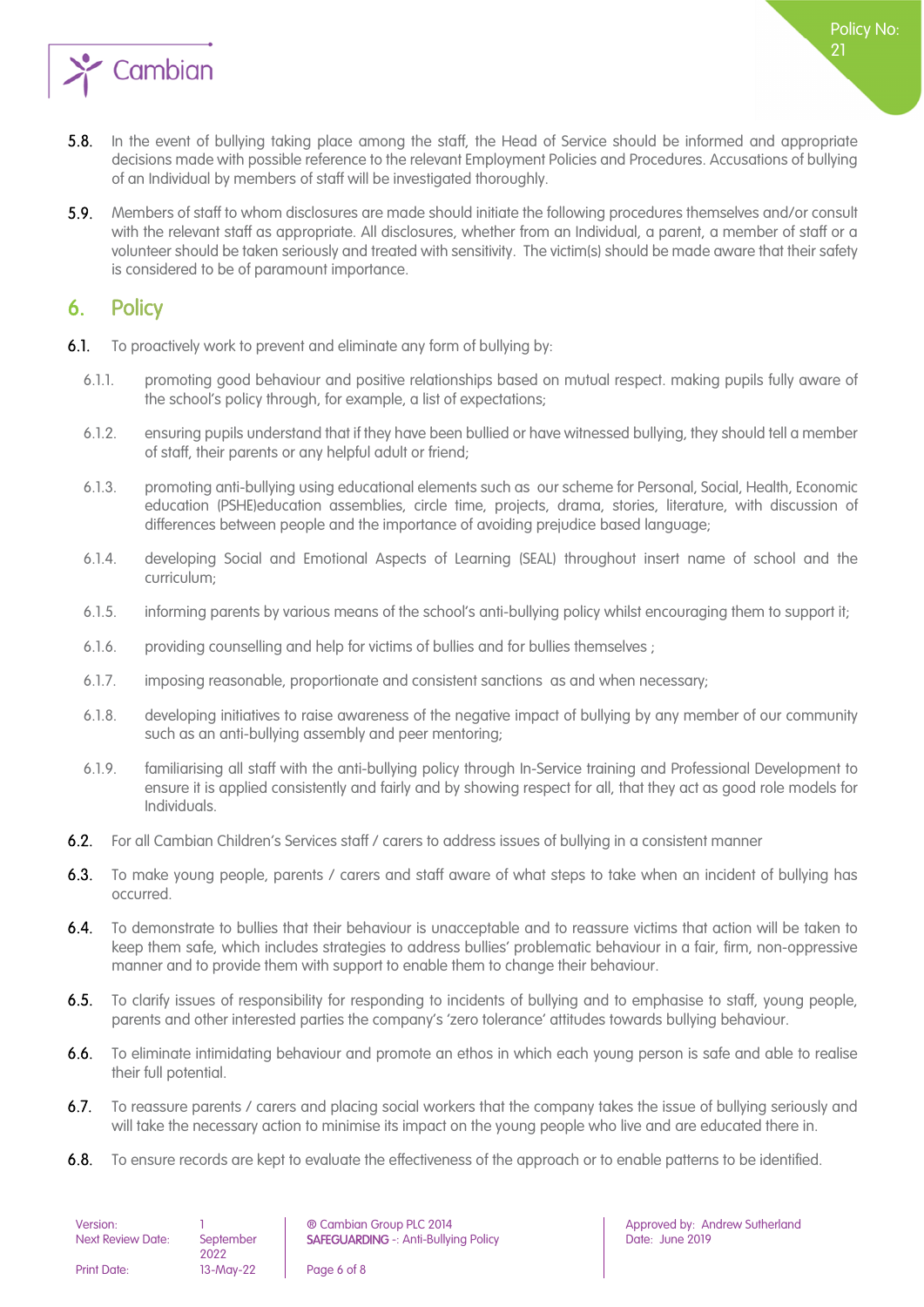

- $6.9.$ To ensure that each Individual is treated fairly and with respect.
- 6.10. Bullying can take place between pupil and pupil, staff and staff and staff and pupil. We consider the pastoral care of the pupils and staff to be of prime importance. In class, this role largely rests with the class teacher. It is school policy that any misdemeanour will be dealt with by the member of staff present when it occurs, whether in the playground, classroom, cloakroom or any part of the school. A common code of behaviour is expected from everyone at Insert name of School (see Behaviour Policy). All staff and volunteers at Insert name of School are expected to treat each other with a professional level of respect. The term 'bullying' is commonly associated with acts of violence but non-physical bullying is experienced by many pupils at some period during their school career. We believe that all children and staff should be able to work and play without any fear of being bullied by any other person. Bullying is not tolerated and all accusations are to be taken seriously and dealt with. Bullying can take place between pupil and pupil, staff and staff and staff and pupil. We consider the pastoral care of the staff and children to be of prime importance. In class this role largely rests with the class teacher. It is school policy that any misdemeanour will be dealt with by the member of staff present when it occurs, whether in the playground, classroom, cloakroom or any part of the school. A common code of behaviour is expected from everyone in the school (see Behaviour Policy). All staff and volunteers at our school are expected to treat each other with a professional level of respect.

#### <span id="page-6-0"></span>7. Scope

- $7.1$ The policy applies to all incidents of bullying between young people whether they occur within or outside the setting including cyber bullying. If there are concerns about young people being bullied by staff / carers, these will be addressed through the Whistle-blowing / Safeguarding Policies.
- $7.2.$ If a young person is being bullied by another young person with whom they attend School or who lives in another establishment the same procedures apply. If a young person is bullied or bullies others while on contact visits this information will be shared with the young person's Social Worker and a strategy agreed to manage / prevent further incidents.
- $7.3.$ Where there are concerns around staff on staff bullying, these will be addressed through the Harassment & Bullying Policy, Whistle Blowing policy and Code of Conduct.

#### <span id="page-6-1"></span>8. Procedures

- $8.1.$ Heads of Service for all Cambian locations are responsible for ensuring that clear local procedure is in place to support this policy for preventing and managing bullying incidents and that the procedure is routinely reviewed to reflect current and up to date local procedures and protocols.
- $8.2.$ Procedures for the prevention and management of bullying incidents are underpinned by this policy and are set out in localised procedures using templates for each of our service types.

#### <span id="page-6-2"></span>9. Availability:

 $9.1.$ This policy and supporting procedure for each location is made available to parents, carers, staff and Individuals at the location office and where appropriate on the location's website.

#### <span id="page-6-3"></span>10. Accountability

- 10.1. All Heads of Service have day-to-day operational responsibility for this policy, and ensuring that all staff who may deal with concerns or investigations under this policy receive regular and appropriate guidance on its use.
- 10.2. All colleagues are responsible for the success of this policy and should ensure that they use it to disclose any suspected danger or wrongdoing.